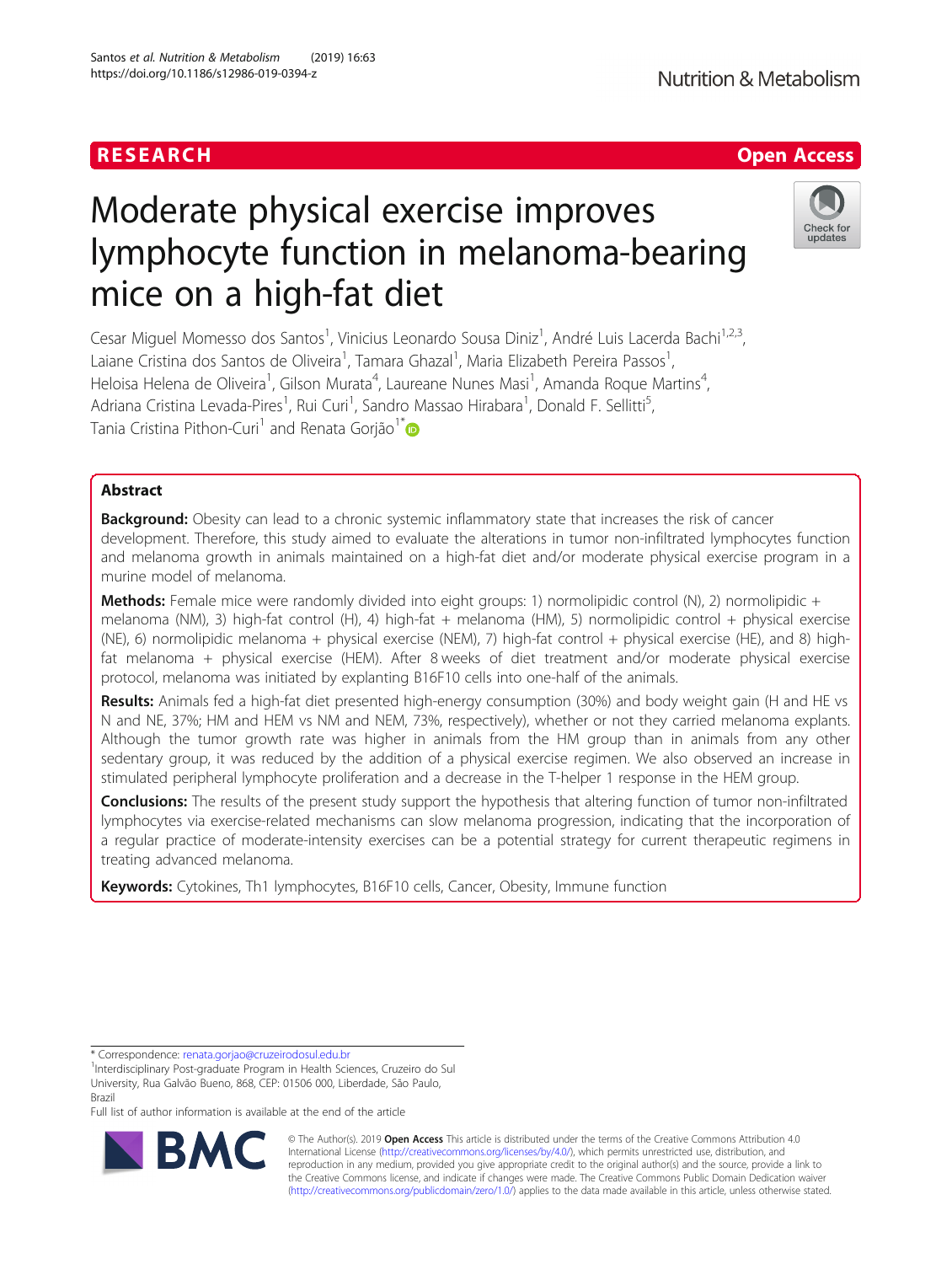# Background

Dietary intervention and regular physical exercise are principal behavioral changes that reduce the individual risk of developing certain cancers [\[1](#page-13-0), [2](#page-13-0)]. Despite the association of dietary and activity-based behaviors with cancer incidence, the causal relationship between these behaviors and cancer induction and progression remains unresolved.

One possible mechanism underlying the association of diet with cancer development involves a direct relationship between increased total body adipose and high infiltration of inflammatory cells, such as T helper 1 (Th1) lymphocytes and M1 macrophages, into tissues prone to carcinogenesis [[3](#page-13-0)–[5](#page-13-0)]. Moreover, a decrease in Tregulatory (Treg) cells involved with the suppression of activated immune cells has been reported in obesity [[6](#page-13-0)]. Recent studies have provided further support for the involvement of inflammatory pathways in melanoma tumor progression and have called particular attention to the generation of reactive oxygen species (ROS) and their role in tumorigenesis [[7,](#page-13-0) [8](#page-13-0)].

The adipocyte-secreted hormone, leptin, stimulates Th1 proliferation and inhibits Treg cell function and, therefore, could be an important effector of obesity-based immune dysfunction, thereby increasing cancer risk [[4](#page-13-0)]. Other mechanisms involve changes in the profile of infiltrated immune cells in adipose and tumor tissues that may contribute to tumor progression [[9,](#page-13-0) [10\]](#page-13-0).

The anti-tumor actions of individual cellular components of the immune system have been extensively documented and used as a base for new cancer treatments, including the class of drugs known as anti-programmed cell death protein 1 (PD-1) inhibitors [[11](#page-13-0), [12](#page-13-0)]. Treatments such as PD-1 inhibition and stimulation of antigen-specific cytotoxic responses to tumor cells can result in enhanced inflammation in the tumor tissue and a generally salutary response to treatment  $[13]$  $[13]$ . However, a balanced immune system response is essential for a positive outcome, because the beneficial effects of tumor inflammation may be countered and negated by the protumorigenic effects of an uncontrolled inflammatory response favoring the growth of tumor cells, rather than their destruction. Some of these pro-tumorigenic signaling pathways of the inflammatory response can augment tumor progression via the activation of specific transcription factors, including signal transducers and activators of transcription STAT 3 and nuclear factor NF-kB [[14\]](#page-13-0), in tumor cells. STAT3 activation can promote increased expression of the anti-apoptotic protein Bcl-xL, which permits the survival and continued growth of tumor cells. NF-kB is the major activator of the immune response and inflammation. Its activation increases the expression of chemokines and inflammatory cytokines, thereby increasing leukocyte infiltration, growth factor

secretion, and adhesion molecule expression to enhance both tumor angiogenesis and metastasis [[15](#page-13-0)].

In addition to dietary changes that can alter cancer risk via changes in the immune system, the level of physical exercise can also reduce individual cancer risk by altering leukocyte response. Among the factors mediating the link between exercise and low cancer risk is the modulation of certain proinflammatory mediators, including tumor necrosis factor (TNF)-alpha, monocyte chemoattractant protein 1, plasminogen activator inhibitor-1, IκB kinase, and NF-kB, and other growth factors and hormones, including adiponectin and inter-leukin (IL)-10 [[16](#page-13-0)]. Some authors  $[17, 18]$  $[17, 18]$  $[17, 18]$  $[17, 18]$  have suggested that exercise training can promote an increase in metabolic activity, lysosomal enzyme activity, peritoneal macrophage phagocytic activity and also an increased cytotoxic capacity of natural killer (NK) cells. Momesso et al. [[19\]](#page-13-0) demonstrated that obesity promotes an imbalance in the immune system function characterized by elevated lymphocyte proliferation due to a decrease in the percentage of Treg cells, and these effects were partially reversed by moderate physical exercise.

Estimates from the National Cancer Institute [[20](#page-13-0)] show that the number of new cases of melanoma in the United States was 22.2 per 100,000 inhabitants per year between 2012 and 2016. The number of deaths was 2.5 per 100,000 inhabitants per year. Data from 2014 indicate that 1169,351 people lived with melanoma in the United States. In 2019, it was estimated that there would be 96,480 new cases of skin melanoma and that 7230, people would die due to this disease in the United States. Multiple factors are involved in the progression of this cancer, ranging from the genetic background of the host and the genetic and phenotypic makeup of the tumor to epigenetic influences on tumor growth and its interactions with the surrounding microenvironment [[21\]](#page-13-0). Modulation of the microenvironment by direct cell contact with the tumor or by secretion of proteins and exosomes [\[22](#page-13-0)] promotes reciprocal changes in the tumor phenotype, allowing the acquisition of aggressive features, such as uncontrolled proliferation, evasion from growth suppressors, escape from the immune response, induction of inflammation, angiogenesis, genomic instability, mutations, resistance to cell death, invasion, and metastasis [\[23](#page-13-0)].

During obesity development, physiological function of augmented adipose tissue is altered leading to increased adipokines secretion such as leptin and TNF-alpha. In studies performed in humans, it has been observed that mesenteric adipose tissue has high relationship with the metabolic complications related to obesity due to elevated level of inflammatory profile in this local in comparison to other tissues [\[24\]](#page-13-0). Mesenteric lympho nodes are the main lymphoid organs where occur lymphocyte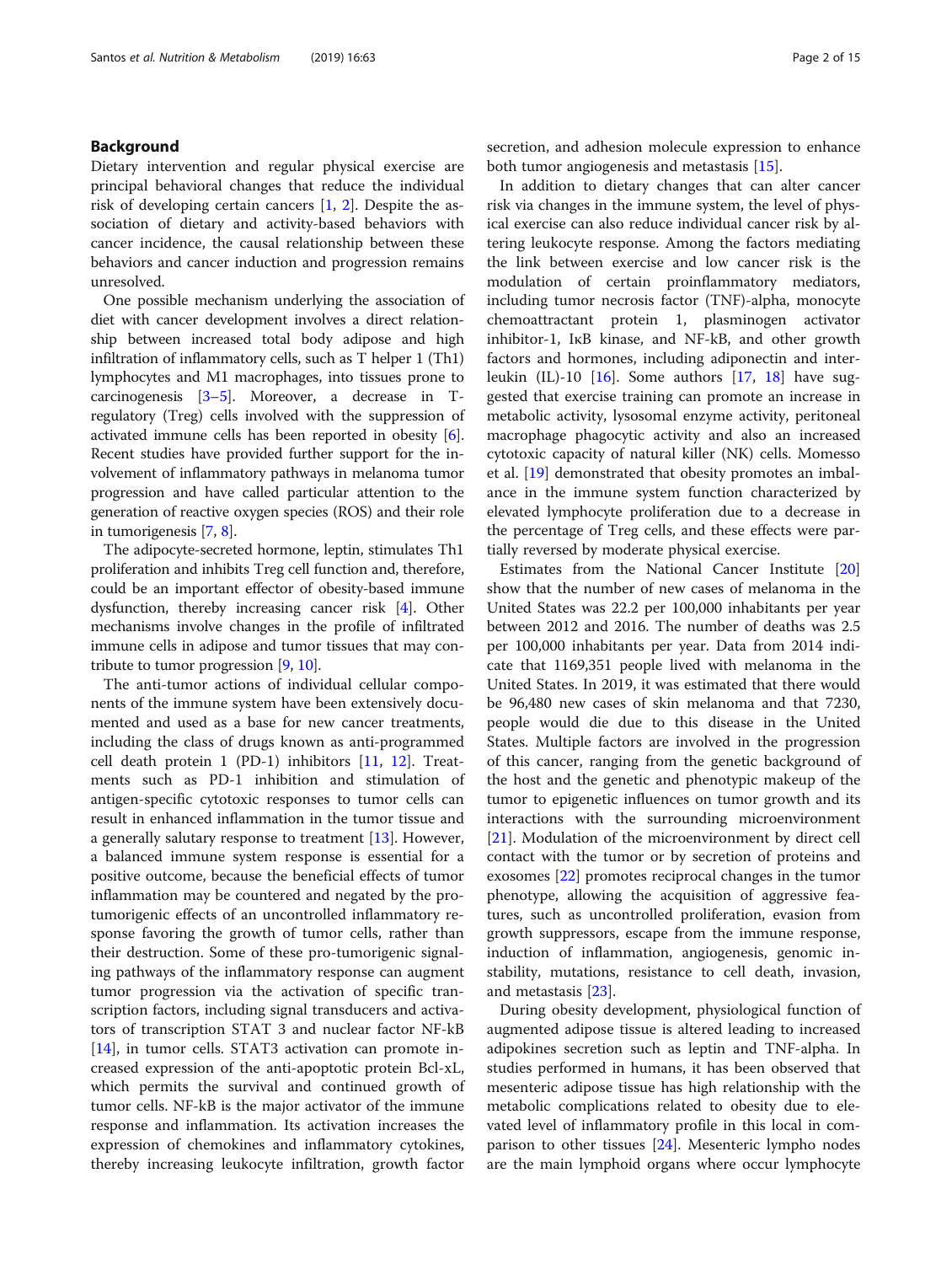<span id="page-2-0"></span>proliferation, differentiation and dissemination and are susceptible to alterations in adipose tissue. The peripheral lymphocytes located in these organs can be differentially altered, favoring the inflammatory response in other tissues and facilitating the tumor growth. Therefore, the present study aimed to investigate the effects of high-fat diet and moderate physical exercise program on tumor non-infiltrated lymphocytes in C57BL-6 mice with melanoma.

# Methods

# Animal treatment

All experiments were approved by the Ethics Committee for Animal Experimentation of the Cruzeiro do Sul University and conducted according to experimental protocols approved in Brazil (Ethics Committee for Animal Experimentation 001/2014). All experiments were performed in accordance with relevant guidelines and regulations.

Female C57BL/6 mice ( $n = 80$ , 6 weeks of age) were purchased from the School of Medicine, University of Sao Paulo (Sao Paulo, Brazil). Five animals were housed (cage dimensions:  $27 \times 17 \times 13$  cm) in a controlled environment with a light-dark cycle of 12–12 h and temperature of 23 °C  $\pm$  2 °C. Previous studies showed that B16F10 murine melanoma growth and progression can occur equally both in male [\[25\]](#page-13-0) and female [\[26](#page-13-0)–[30](#page-14-0)] C57BL/6 mice. The protocol of the present study was based in the studies of Correa and colleagues [[28](#page-13-0)] and Bachi et al. [[26,](#page-13-0) [27\]](#page-13-0), that maintained the use female C57BL/6 mice strain in the in vivo experiments.

Initially, the animals were divided into four groups: 1) normolipidic diet (N), 2) normolipidic diet + physical exercise protocol (NE), 3) high-fat diet (H), and high-fat diet + physical exercise protocol (HE). These regimens were continued for 8 weeks. Afterwards, B16F10 melanoma cells  $(1 \times 10^5$  cells per 100 μL) were implanted in animals from each of the four groups. Sterile phosphatebuffered saline (PBS) equivalent to the volume of melanoma cells (melanoma control) was injected in control group. Therefore, the final experimental protocol comprised eight groups: 1) normolipidic control (N), 2) normolipidic + melanoma (NM), 3) high-fat control (H), 4) high-fat+ melanoma (HM), 5) normolipidic control + physical exercise (NE), 6) normolipidic melanoma + physical exercise (NEM), 7) high-fat control + physical exercise (HE), and 8) high-fat melanoma + physical exercise (HEM). The experiments were performed three times resulting in a final number of animals described in the figure legends.

For tumor growth analysis, mice were evaluated until the 31st day after melanoma induction. In relation to the other analysis, the animals were euthanized on the 21st day after melanoma induction, because until this time point all animals were alive.

Mice were divided into groups according to diets containing different amounts of lipids. The normolipidic diet contained 10% of energy from fat, whereas the highfat diets provided 60% of energy from lipids. The detailed composition of the diets is shown in Table 1.

# Melanoma induction

The melanoma induction was performed as described by Bachi et al. [[27](#page-13-0)] and Correa et al. [\[28](#page-13-0)]. Subconfluent monolayers of B16F10 melanoma cells were harvested after trypsin treatment, counted, and resuspended in RPMI-1640 culture medium enriched with 2 mM glutamine, 24 mM sodium bicarbonate (NaH<sub>2</sub>CO<sub>3</sub>), 20 mM HEPES, 10% fetal bovine serum (FBS), and antibiotics (1000 U/mL penicillin and 1000 μg/mL streptomycin). B16F10  $(1 \times 10^5$  cells per 100 μL) were subcutaneously injected in the left hind limb of mice at the eighth week of diet treatment and/or physical exercise training. Animals were maintained under the same treatment as described before and checked daily for tumor development. Tumor growth was monitored three times per week, and the tumor volume was determined as follows:  $[\text{maximum diameter} \times (\text{minimum diameter})^2]/2$  [\[31](#page-14-0)]. Mice with a subcutaneous mass greater than  $20 \text{ mm}^3$ were considered positive for the presence of tumors.

# Exercise protocol

Animals were trained on a treadmill with individual lanes designed for small animals, without electrical stimulation (Insight, São Paulo, Brazil). The trained groups performed moderate physical exercise from the first week (6-week-old mice) until the tenth week of the experiment. Mice were subjected to treadmill adaptation three times a week, 10 min per day during the week before beginning the experiment. Animals were subjected to treadmill adaptation at a speed of 0.5 km/h. Afterwards, the animals were randomly assigned to trained and untrained groups.

The intensity of the exercise training was determined according to an acute incremental exercise test on the treadmill [[32](#page-14-0)]. Briefly, the exercise intensity was increased

|  |  | Table 1 Diet composition |
|--|--|--------------------------|
|--|--|--------------------------|

| Ingredients (g/kg) | Ν     | Н     |  |  |
|--------------------|-------|-------|--|--|
| Starch             | 465.7 | 115.5 |  |  |
| Sucrose            | 100   | 100   |  |  |
| Casein             | 140   | 200   |  |  |
| Soybean oil        | 4     | 35    |  |  |
| Lard               | 36    | 315   |  |  |
| Energy             | 10.6  | 22.5  |  |  |

N normolipidic diet, H high-fat diet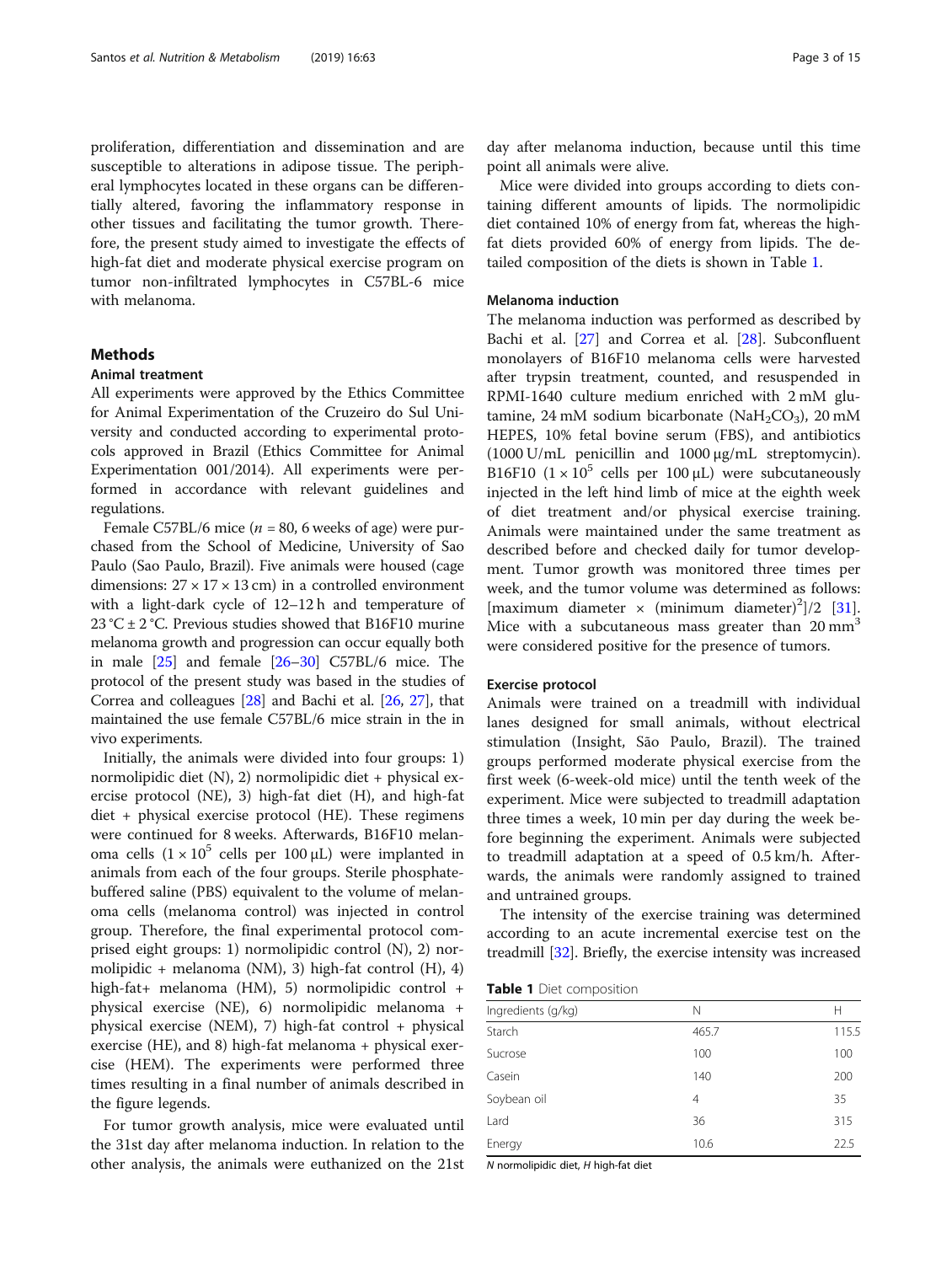by 3 m/min (beginning with 8 m/min) every 3 min, at 5% of inclination, until exhaustion (defined by the inability to maintain running speed). The maximal speed was used to calculate moderate physical exercise intensity corresponding to a percentage of 45–55% of maximal speed. The training regimen was conducted over 10 weeks, five times a week, 1 h per day, at 5% grade. This protocol comprised 10 min of warm-up at 45% of the maximum speed, followed by 20 min at 50% of maximum speed; 20 min at 55% of the maximum speed; and 10 min at 45% of the maximum speed. All animals were trained between 10:00 a.m. and 02:00 p.m.. Sedentary mice were submitted to similar stress condition as exercised animals. Therefore, mice were exposed to a stationary treadmill during the same period of daily training.

To evaluate the effectiveness of the training program, sedentary and exercised mice were subjected to the incremental load test [\[33](#page-14-0)] on the treadmill during the first, fourth, and eighth weeks of the study. This test provided the total distance, total time, and maximal speed run for each animal.

# Body weight and food intake

All animals were weighed on a digital scale every week throughout the experimental period. Animal body weight gain was calculated as follows: final body weight − initial body weight.

Food consumption was also measured throughout this period. For this purpose, known amounts of food were placed in each cage, and the remaining food pellets were weighed on a digital scale three times a week. Retroperitoneal and subcutaneous adipose tissues were collected and weighed at the end of the experimental protocol for calculating the final adiposity.

Lee index was calculated by cubic root of body weight in gram divided by naso-anal length in centimeters [[34](#page-14-0), [35](#page-14-0)].

# Muscle citrate synthase enzymatic activity

Soleus muscle samples (100 mg) were homogenized in 1 mL extraction buffer (pH 7.4) containing 50 mM trisaminomethane and 1 mM ethylenediamine tetraacetic acid (EDTA). The tubes were kept on ice for 10 s, homogenized, and centrifuged  $(14,000 \times g$  for 1 min at 4 °C) for the separation of cellular debris. The supernatant was used for the analysis of citrate synthase enzymatic activity. TritonX-100 (0.05% v/v) was added to 1.0 mL of the final volume. Citrate synthase activity was assayed as described by Alp et al. [\[36](#page-14-0)].

# Serum leptin levels

Plasma leptin levels were determined using the mouse leptin ELISA Kit from ThermoFisher Scientific (Waltham, MA, USA), according to the manufacturer's instructions. Plasma samples were diluted 1:20 to avoid exceeding the standard curve.

# Extraction of lymphocytes from mesenteric lymph nodes

Cells from mesenteric lymph nodes were extracted by pressing tissues against a steel mesh, as described by Ardawi and Newsholme [\[37\]](#page-14-0). Briefly, after collecting the lymph nodes, adipose tissue was carefully removed from the node to prevent contamination of the lymphatic tissue. The lymphoid tissues were then pressed into a stainless steel mesh in the presence of PBS (pH 7.4) to liberate the lymphocytes. The suspension containing PBS and lymphocytes was filtered through 70-μM nylon cell strainers and centrifuged at 250×g for 10 min at 4 °C.

# T-regulatory (Treg) and Th-17 cell counting

The percentage of Treg cells (CD4+, CD25+, and FoxP3+) was determined by incubating the lymphocytes  $(1 \times 10^6)$ cells) with anti-CD4 (PerCP-Cy5.5) and anti-CD25 (APC) antibodies for 30 min. Cells were fixed (1% formaldehyde in PBS) and incubated in BD Perm/Wash permeabilization buffer (Becton Dickinson, CA, USA) for 15 min at room temperature. Cells were washed and incubated with anti-FoxP3 antibody (Alexa Fluor 647), diluted 1:10, for 30 min. The negative control cells were incubated with the unreacted labeled IgG (Alexa Fluor 647 Rat IgG1Isotype; APC Rat IgG1 Isotype; PerCP-Cy5.5 Rat IgG1). A total of 20,000 CD4+ cells were loaded into a BD Accuri flow cytometer (Becton Dickinson); the resulting histograms were analyzed using the "BD CSampler Software" (Becton Dickinson).

The percentage of Th17 cells was determined by incubating isolated lymphocytes for 12 h with phorbol myristate acetate (PMA, 300 ng/mL) and ionomycin  $(1 \mu g)$ mL) in 800 μL RPMI 1640 medium supplemented with 10% FBS. CD4/IL-17A-positive lymphocytes were identified by sequential staining using specific antibodies. Thus, cells were incubated with anti-CD4 and subsequently in buffer BD Perm/Wash (Becton Dickinson,) for 15 min, followed by incubation with anti-IL-17A antibody PE (1:10) for 30 min, protected from light (PE Rat IgG1). Subsequently, cells were evaluated in a flow cytometer as described above.

# Cytokine production by stimulated lymphocytes in vitro

Lymphocytes were cultured in RPMI-1640 containing 2 mM glutamine,  $24 \text{ mM } \text{NaH}_2\text{CO}_3$ ,  $20 \text{ mM } \text{HEPES}$ ,  $10\%$ FBS, and antibiotics (1000 U/mL penicillin and 1000 μg/ mL streptomycin) at 37 °C with 5%  $CO<sub>2</sub>$  and 95% atmospheric air. First, lymphocytes  $(1 \times 10^6 \text{ cells})$  were incubated with PMA (300 ng/mL) and ionomycin (1 μg/mL) in 500 μL medium for 24 h. Afterwards, cells were centrifuged, and the collected supernatant was frozen at − 80 °C. TNF-alpha, IL-17, IL-4, IL-2, IL-10, and interferon (IFN)-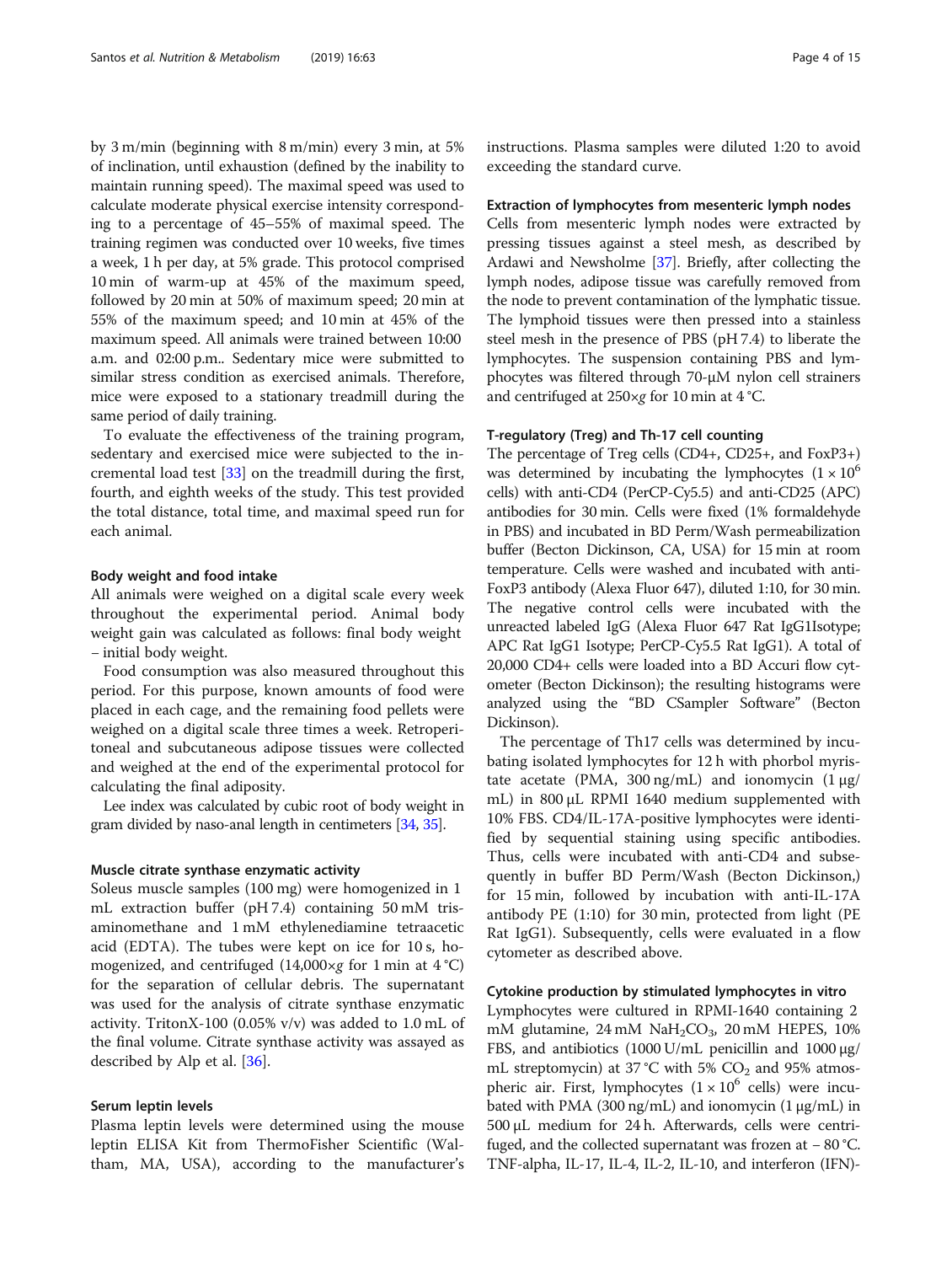gamma concentrations in the supernatant were determined by Cytometric Bead Array (CBA) using the BD™ CBA Th1Th2Th17 Mouse Cytokine Kit (BD Biosciences) and the BD Accuri flow cytometer. The results of CBA experiments were obtained with FCAP Array software (v 3.0). The limit of detection was 0.1 pg/mL for IL-2, 0.03 pg/mL for IL-4, 1.4 pg/mL for IL-6, 0.5 pg/mL for IFNgamma, 0.9 pg/mL for TNF-alpha, 0.8 pg/mL for IL-17A, and 16.8 pg/mL for IL-10.

# Lymphocyte proliferation

The proliferative capacity was assessed by bromodeoxyuridine (BrdU) incorporation into the DNA of cells using the APC BrdU Flow Kit (BD Biosciences). Lymphocytes (1 × 106 ) were resuspended in 1 mL RPMI-1640 supplemented with 10% FBS containing antibiotics (10,000 U penicillin, 10 mg/L of streptomycin). After centrifugation, lymphocytes were cultured in 96-well plates containing  $5 \times 10^5$  cells per well and incubated at 37 °C in an atmosphere of 95% air and  $5\%$  CO<sub>2</sub>. At the beginning of culture, lymphocytes were stimulated with concanavalin A (5 μg/mL) and incubated with  $10 \mu M$  BrdU for  $48 h$ . After this period, cells were permeabilized and fixed with BD Cytofix/Cytoperm Buffer (100 μL of  $1 \times 10^6$  cells at room temperature for 30 min). Afterwards, cells were washed with 500 μL of BD Perm/ Wash buffer and incubated with 100 μL of DNAse (300 mg/ mL in DPBS) for 1 h at 37 °C. Cells were washed with 500 μL of the BD Perm/Wash Buffer and incubated with 50 μL of BD Perm/Wash buffer containing anti-BrdU antibody conjugated to APC (1:50) for 20 min at room temperature. Cells were washed again as described above and resuspended in 200 μL of PBS (1% bovine serum albumin). Finally, the cells were analyzed by flow cytometry using the BD Accuri (Becton Dickinson). Ten thousand events were acquired per sample in the histograms. The histograms were analyzed using the "BD-C6 Sampler Software" (Becton Dickinson). The results were shown as mean fluorescence intensity. These data indicate that cells with a higher proliferation rate have a higher fluorescence intensity.

# Statistical analysis

Results were expressed as the arithmetic mean ± standard error of the mean. For statistical analysis of the results, a two-way ANOVA was performed followed by Bonferroni's post-test. For results of tumor growth analysis, a two-way repeated measurements ANOVA was performed for multiple comparisons using GraphPad Prism, version 6 for Windows (GraphPad). A  *value ≤0.05 was considered sta*tistically significant.

# Results

# Body and adipose tissue weight and food intake

Table [2](#page-5-0) lists the mean body weight and Lee index for the eight experimental groups at the end of the experimental

period. Although the naso-caudal length did not significantly differ among groups, significant differences in the final body weight were found on the basis of dietary fat intake and exercise.

Mice that received a high-fat diet (without a tumor burden) gained nearly twice as much weight as those maintained on a balanced diet (6.2 vs 11.0 g, respectively), whereas exercise significantly reduced the weight gain in animals fed a high-fat diet compared with that in the nonexercised groups. The tumor-bearing animals also gained a significant amount of weight induced by the high-fat diet, and this effect was unaffected by exercise. The total adipose tissue in each group also reflected the dietary regimen, but exercise did not affect this parameter in either the tumor-free or the tumor-bearing groups.

# Physical performance and soleus muscle citrate synthase activity

In order to ascertain the adaptation of animals to aerobic physical exercise training, we measured soleus muscle citrate synthase activity in each of the four diet/exercise groups without a tumor burden over the course of 8 weeks (Table [3\)](#page-5-0). There was a significant time-dependent increase in citrate synthase activity with continuous physical exercise in mice fed a balanced diet or a high-fat diet, suggesting increased respiratory activity in the muscle tissue of these animals (Table [3\)](#page-5-0). The melanoma-bearing groups also showed increased citrate synthase activity with exercise, but this increase was only significant in the mice maintained on a high-fat diet. Animals subjected to exercise training also showed a high physical performance (Normolipidic control vs Normolipidic control + physical exercise, 35%; High-fat control vs High-fat control + physical exercise 26%, respectively), as shown in Fig. [1.](#page-6-0)

# Melanoma growth

To gauge the contribution of diet and/or physical exercise to overall melanoma growth, we measured the tumor volume in the four tumor-bearing subgroups from day 10 to day 31 (Fig. [2\)](#page-6-0). The high-fat diet significantly increased tumor growth by approximately twice the growth rate in the mice fed a balanced diet. The elevation of the tumor growth rate induced by the high-fat diet was reduced by the continuous exercise regimen.

# T lymphocyte percentage

Because Th-17 cells are known to mediate inflammatory changes [\[38](#page-14-0)] and inhibit tumor growth in mice via secretion of specific cytokines [\[39](#page-14-0)], we investigated the relative abundance of this T-helper cell subset in the mesenteric lymph nodes to determine a possible correlation between Th-17 cell number and either diet or exercise or both (Fig. [3](#page-7-0)). The percentage of Th17-positive cells did not significantly differ among the groups,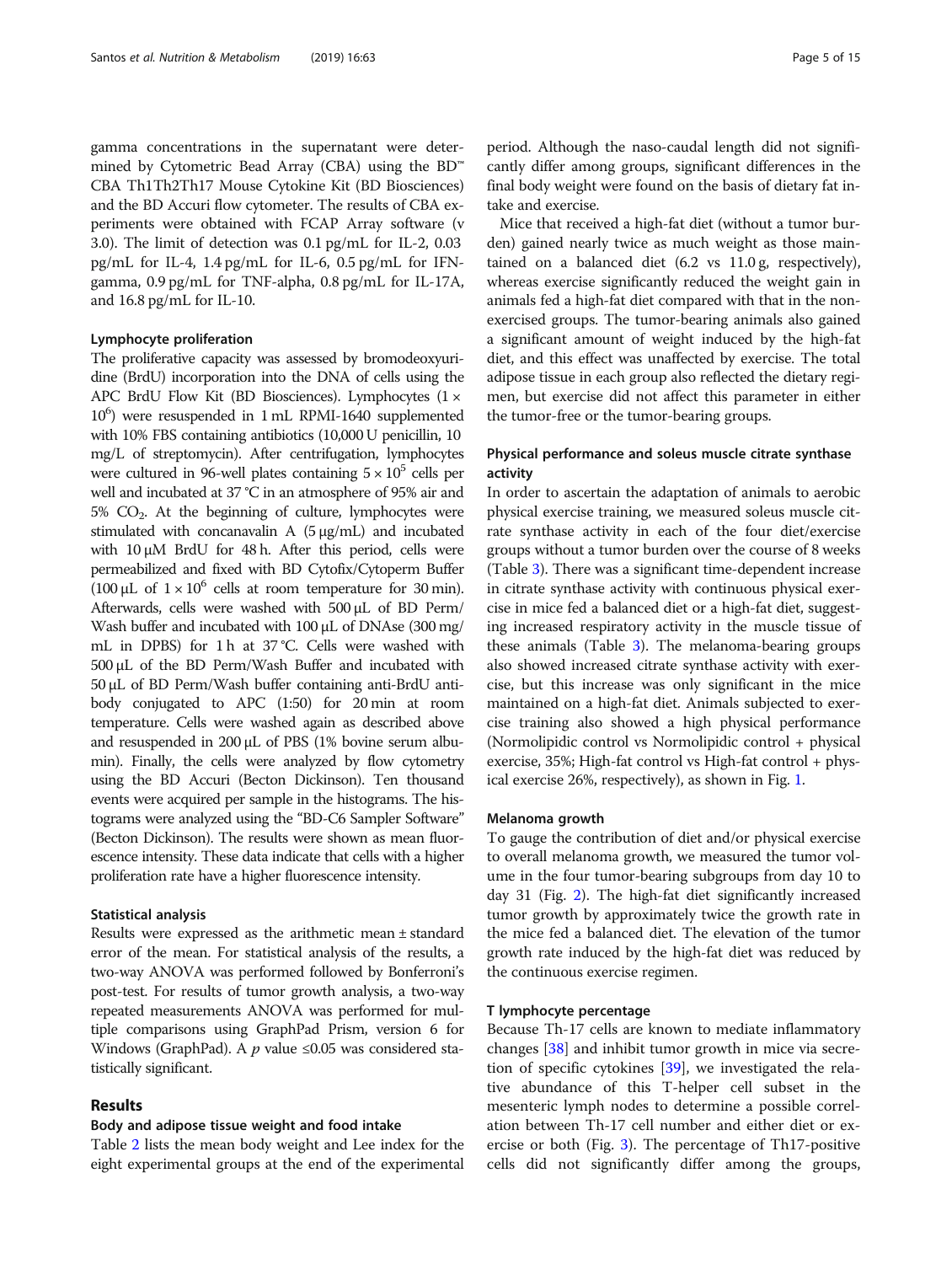<span id="page-5-0"></span>Table 2 Characterization of tumor-bearing mice maintained on a high-fat diet and moderate physical exercise

|                                                                                          |                 | NF.                             | H.              | HF.                                                                                                                                     | NM.           | NFM.                                               | HМ          | <b>HFM</b>    |
|------------------------------------------------------------------------------------------|-----------------|---------------------------------|-----------------|-----------------------------------------------------------------------------------------------------------------------------------------|---------------|----------------------------------------------------|-------------|---------------|
| Weight gain (g).                                                                         | $6.2 \pm 0.59$  |                                 |                 | $4.28 \pm 0.50$ $11.0 \pm 1.0^*$ $9.17 \pm 1.34^{*5}$ $4.03 \pm 0.38$ $3.47 \pm 0.28$ $12.27 \pm 1.55^{\circ}$ $11.41 \pm 1.28^{\circ}$ |               |                                                    |             |               |
| Nasal-caudal lengh (cm) $17.38 \pm 0.09$ $17.23 \pm 0.14$ $16.9 \pm 0.36$ $16.8 \pm 0.2$ |                 |                                 |                 |                                                                                                                                         |               | $17.32 \pm 0.13$ $17.26 \pm 0.15$ $17.22 \pm 0.09$ |             | $17.40 + 0.1$ |
| Lee Index ( $q/cm^3$ )                                                                   |                 | $1.62 \pm 0.02$ $1.57 \pm 0.02$ | $1.78 \pm 0.02$ | $1.67 \pm 0.03$                                                                                                                         | $1.62 + 0.01$ | $1.60 + 0.0$                                       | $171 + 041$ | $1.73 + 0.02$ |
| Adipose Tissue <sup>+</sup>                                                              | $0.09 \pm 0.05$ | $0.07 + 0.06$                   |                 | $0.17 \pm 0.08^*$ $0.15 \pm 0.03^{*5}$ $0.07 \pm 0.05$ $0.03 \pm 0.02$ $0.18 \pm 0.1^8$ $0.17 \pm 0.12^{84}$                            |               |                                                    |             |               |

•Weight gain was calculated as follows: final weight − initial weight

 $\blacklozenge$ Adipose tissue values were calculated as follows: (retroperitoneal + subcutaneous tissue)/initial weight.  $*P < 0.05$  vs N.  $*P < 0.05$  vs NM.  $*P < 0.05$  vs NM.  $*P < 0.05$ vs NE.  ${}^{\P}P$  < 0.05 vs NEM. N = 9, NM = 8, H = 8, HM = 9, NE = 8, NEM = 8, HE = 8, HEM = 8

Normolipidic control (N); Normolipidic + melanoma (NM); High-fat control (H); High-fat + melanoma (HM); Normolipidic control + physical exercise (NE);

Normolipidic melanoma + physical exercise (NEM); High-fat control + physical exercise (HE); High-fat melanoma + physical exercise (HEM)

indicating that neither diet nor exercise in the presence of tumor affected the proportion of this T-cell population in the mesenteric lymph nodes (Fig. [3a](#page-7-0)).

In contrast, the percentage of Treg lymphocytes was significantly reduced in sedentary animals maintained on high-fat diets compared with that in animals receiving balanced diets, supporting previously published findings about a negative association between Treg and adiposity (Fig. [3b](#page-7-0)). Moreover, in the exercised group, the percentage of Treg cells was similar between the high-fat diet group and balanced diet group. Therefore, exercise appeared to attenuate the reduction in Treg cells from the high-fat diet sedentary group in comparison to the control group. However, melanoma-bearing mice exhibited no difference in the percentage of Treg cells based on either diet or exercise.

# Lymphocyte proliferation

To gain insight into how exercise and dietary fat intake might affect immune function via changes in functional T-cell populations, we assayed lymphocyte proliferation in mesenteric lymph nodes in each of the eight groups (Fig. [4](#page-8-0)). Exercise significantly reduced lymphocyte proliferation in the absence of melanoma compared with that in the sedentary normolipidic control (N). Moreover, the high-fat diet (H) decreased lymphocyte proliferation in comparison to the balanced diet in sedentary animals without tumor burden. The presence of tumor, decreased proliferative capacity of lymphocytes in normolipidic groups. Lymphocyte proliferation is higher in exercised mice from melanoma group in comparison with animals without tumor burden. However, exercise increased lymphocyte proliferation in melanoma-bearing mice compared with that in the sedentary group,

regardless of the dietary regimen administered to the animals (Fig. [4](#page-8-0)).

# Serum leptin

Because specific signaling molecules governing either adiposity or inflammation could underlie the changes in lymphocyte proliferation and profile observed in response to exercise and/or diet described above, we assayed the serum levels of leptin. There was a marked elevation in the serum levels of leptin in animals fed a high-fat diet (H) compared with those in the control group (N) and a significant reduction induced by continuous exercise in both the tumor-bearing and tumorfree (H) mice (Fig. [5](#page-8-0)). The serum levels of leptin were, therefore, associated with the estimated amount of adipose tissue (Table [1](#page-2-0)).

# Cytokine secretion by lymphocytes

IL-2, IFN-gamma and TNF-alpha secretions were significantly reduced by continuous exercise in the tumor-bearing mice fed a high-fat diet (Fig. [6](#page-9-0)). There were no significant differences in IL-4, IL-10, IL-17, and IL-6 secretions by lymphocytes in either the control or tumorbearing mice receiving either the balanced diet or high-fat diet maintained in either a sedentary or exercised condition.

# **Discussion**

An imbalance in immune function has been noted in both overweight/obese subjects and animal models of obesity [\[40](#page-14-0), [41](#page-14-0)]. Moreover, there is significant evidence indicating that regular moderate physical exercise can have a positive influence on this imbalance by improving the immune response and thus inhibiting early tumor development. In fact, Pedersen et al. [\[42](#page-14-0)] observed that

Table 3 Citrate synthase activity in soleus muscle of mice maintained on a high-fat diet and moderate physical exercise

|                                                                                                                                                                          |  |  | NΜ | <b>NFM</b> | <b>HFM</b> |
|--------------------------------------------------------------------------------------------------------------------------------------------------------------------------|--|--|----|------------|------------|
| CS activity [nmol.(min.mg protein)] $0.95 \pm 0.03$ $1.21 \pm 0.10^*$ $1.0 \pm 0.04$ $1.20 \pm 0.06^*$ $0.98 \pm 0.02$ $1.07 \pm 0.04$ $0.87 \pm 0.04$ $1.08 \pm 0.03^8$ |  |  |    |            |            |

CS: citrate synthase. \*P < 0.05 vs N.  ${}^{8}P$  < 0.05 vs HM.  ${}^{4}P$  < 0.05 vs H. N = 9, NM = 8, H = 8, HK = 8, NEM = 8, HEM = 8, HEM = 8 Normolipidic control (N); Normolipidic + melanoma (NM); High-fat control (H); High-fat + melanoma (HM); Normolipidic control + physical exercise (NE); Normolipidic melanoma + physical exercise (NEM); High-fat control + physical exercise (HE); High-fat melanoma + physical exercise (HEM)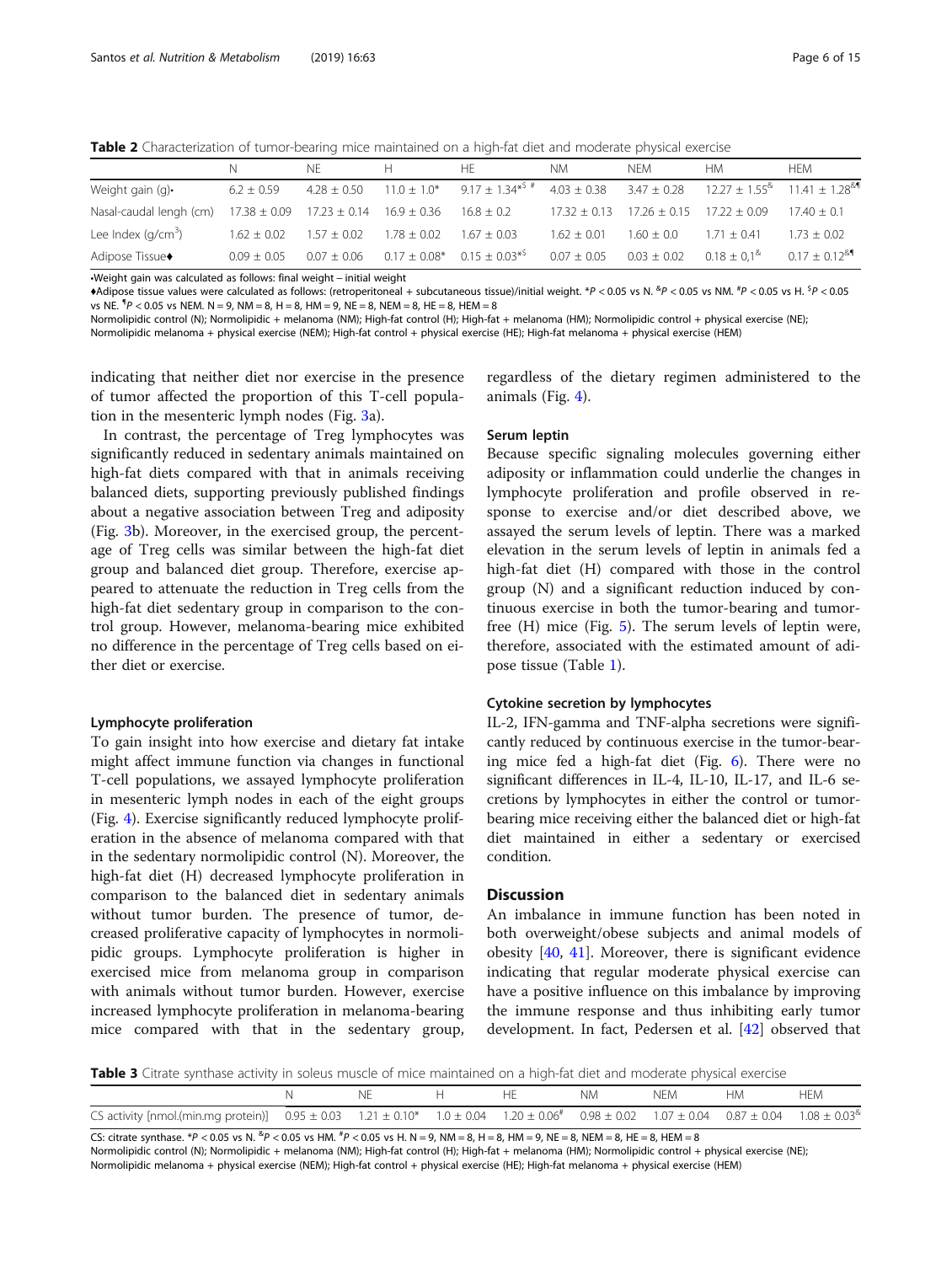<span id="page-6-0"></span>

control (N); High-fat control (H); Normolipidic control + physical exercise (NE); High-fat control + physical exercise (HE)



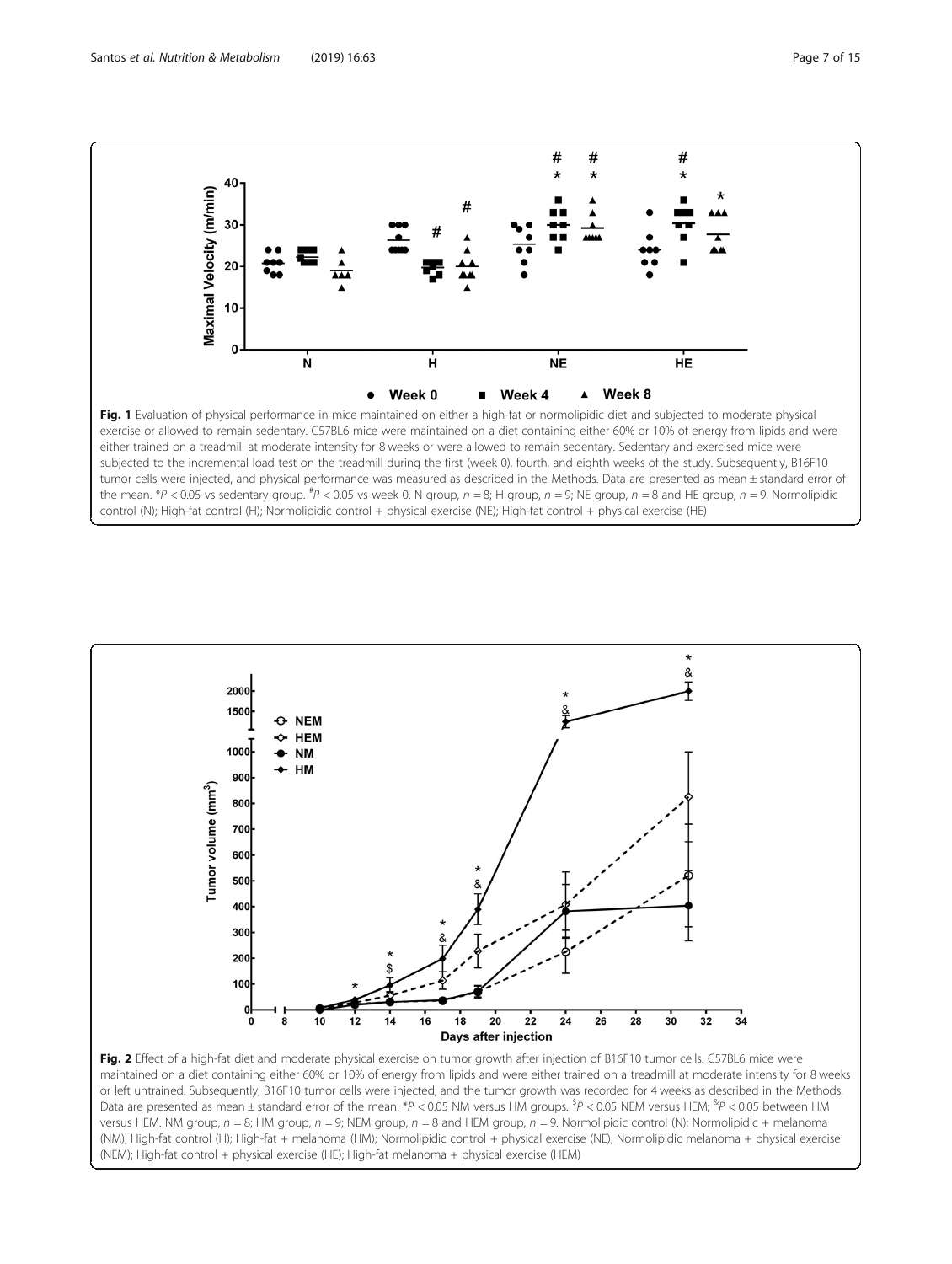<span id="page-7-0"></span>

physical exercise attenuated melanoma growth in normal-weight mice. Interestingly, McQuade et al. [[43](#page-14-0)] found that obesity was predictive of improved response to therapy in male patients with melanoma. To the best of our knowledge, our study was the first to show the impact of moderate physical exercise on tumor growth and tumor non-infiltrated lymphocytes functions in obese mice.

Although the exercise regimen did not statistically change the weight of adipose tissue on comparing the HM and HEM groups, it was able to reduce tumor growth. Physiological changes promoted by physical exercise may have contributed to the reduced tumor growth. There is a clear positive association between obesity and the growth of melanoma cells in mice and a negative effect of exercise on the elevated rate of tumor growth.

In fact, obese animals submitted to exercise had tumor growth rates that were indistinguishable from those in sedentary mice receiving normolipidic diets (Fig. [2](#page-6-0)). Extrapolating this data to the clinical setting, we suggest, based on the present results, that the practice of moderate physical exercise throughout life can contribute to a slow tumor progression arising in obese individuals and thus allow the immune system to mount an effective response against the malignancy. Jones et al. [\[44\]](#page-14-0) described, in a human breast cancer model, that the amount of voluntary exercise reduces the rate of tumor growth.

Epidemiological, clinical and experimental studies have shown that over nutrition leading to adipose tissue expansion increases the risk of malignant melanoma (MM) and worsens its prognosis  $[1-8]$  $[1-8]$  $[1-8]$  $[1-8]$  $[1-8]$ ,  $[45]$  $[45]$ . Accordantly, it has been observed that adipose cells can interact dynamically with cancer cells and induce cancer cell growth, invasion and metastasis [\[46](#page-14-0), [47\]](#page-14-0). In addition, following the contact with cancer cells, mature adipocytes undergo differentiation or apoptosis, which in turn activates pro inflammatory cytokine secretion both around and within the tumor microenvironment favoring the melanoma growth.

Moreover, our purpose was to observe mesenteric lymph node lymphocyte profile in these different models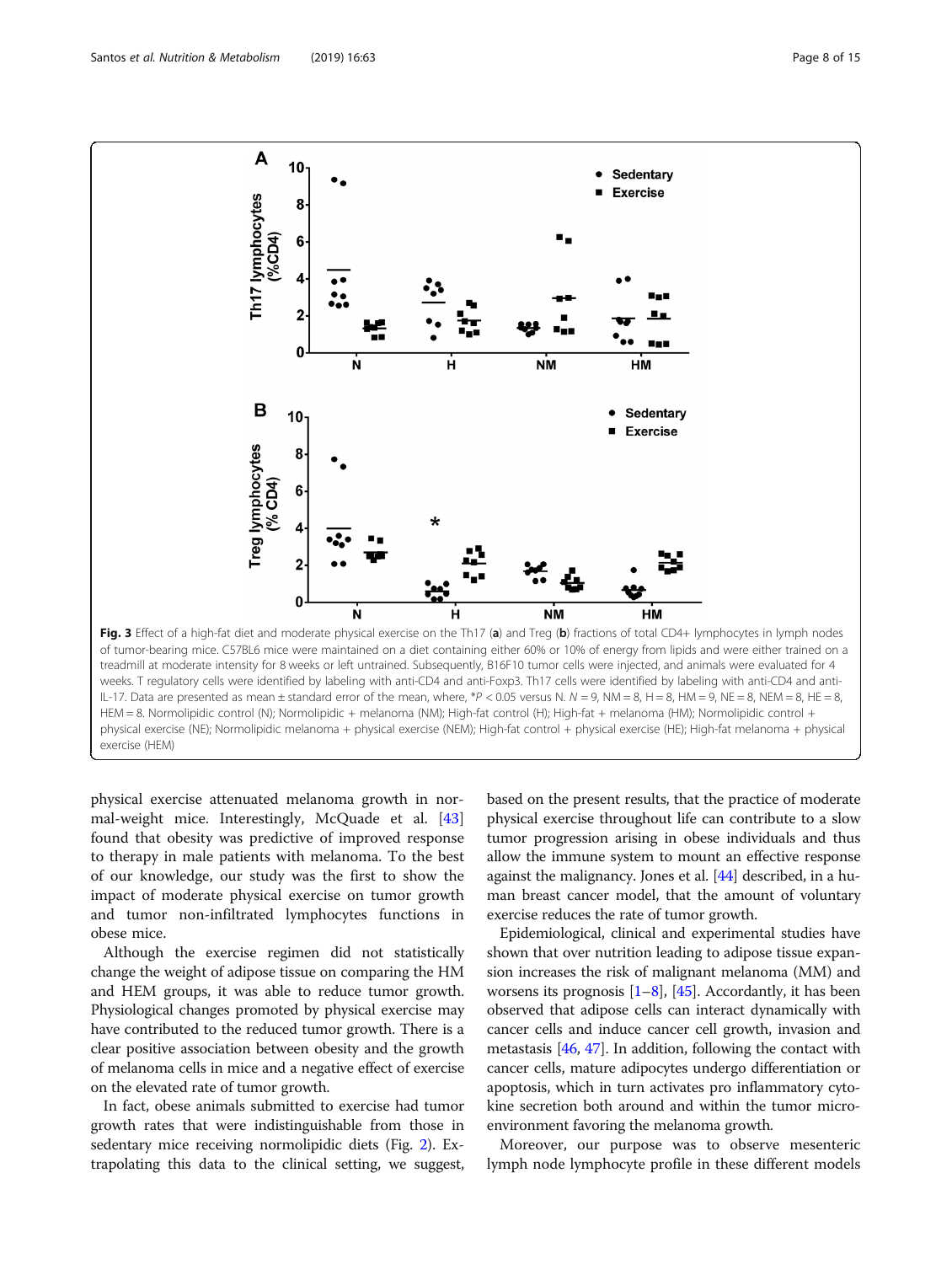<span id="page-8-0"></span>

of melanoma tumor: mice submitted to physical exercise and/or high fat diet. Therefore, other important mechanisms can be modulated by physical exercise and influence tumor growth. Likewise, studies conducted on an animal model of prostate cancer (Copenhagen or nude mice) reported that moderate exercise reduces tumor hypoxia, promoting the generation of ROS and leading to a less aggressive tumor phenotype [\[48](#page-14-0)]. In addition to increased ROS, other possible mechanisms underlying the beneficial effect of exercise in slowing tumor growth

exercise (HEM)

include the reduction in inflammatory mediators such as IFN-gamma and leptin.

Leptin is a satiety hormone acting in the hypothalamus to reduce hunger [[49\]](#page-14-0), but other studies have described pro-inflammatory, anti-apoptotic, and pro-angiogenesis actions of this hormone, indicating that it plays an important role in the stimulation of tumor growth  $[4, 5]$  $[4, 5]$  $[4, 5]$  $[4, 5]$ . In our study, the serum levels of leptin were increased in mice fed a high-fat diet; this is one possible explanation for the increased growth rate of melanomas explanted



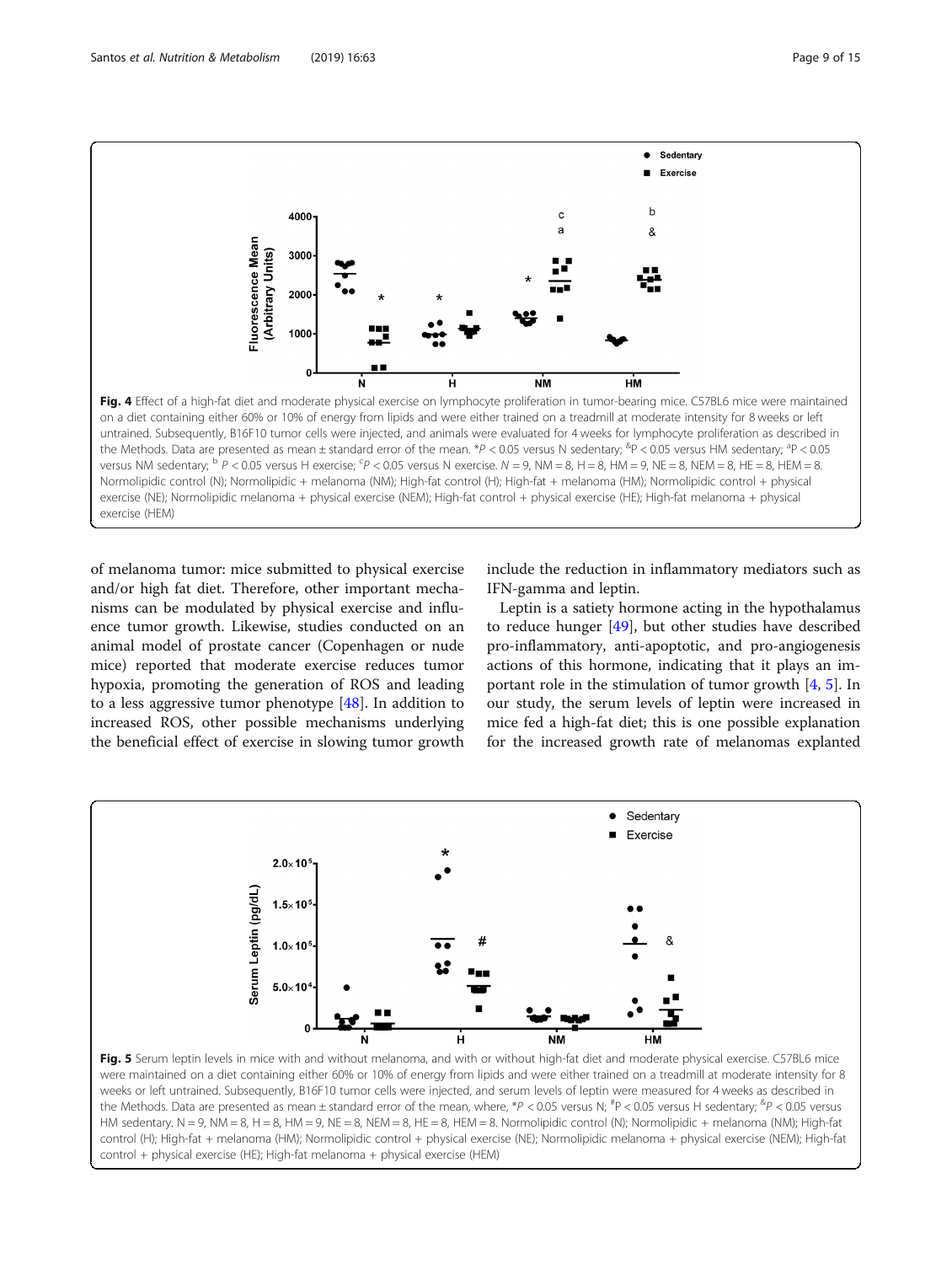<span id="page-9-0"></span>

into mice in this cohort. Physical exercise reduced the serum levels of leptin in both melanoma-free and tumor-bearing mice, as shown in Fig. [5](#page-8-0).

Based on the study of Lord and colleagues [[50](#page-14-0)] and the revision of Faggioni et al. [\[3](#page-13-0)] leptin has a potent action both in the innate and adaptative immune responses. Firstly, it is important to mention that the leptin receptor belongs to the class I of cytokine receptor family, which includes common signal-transducing components with IL-6-related family of cytokines such as IL-6, IL-11, LIF,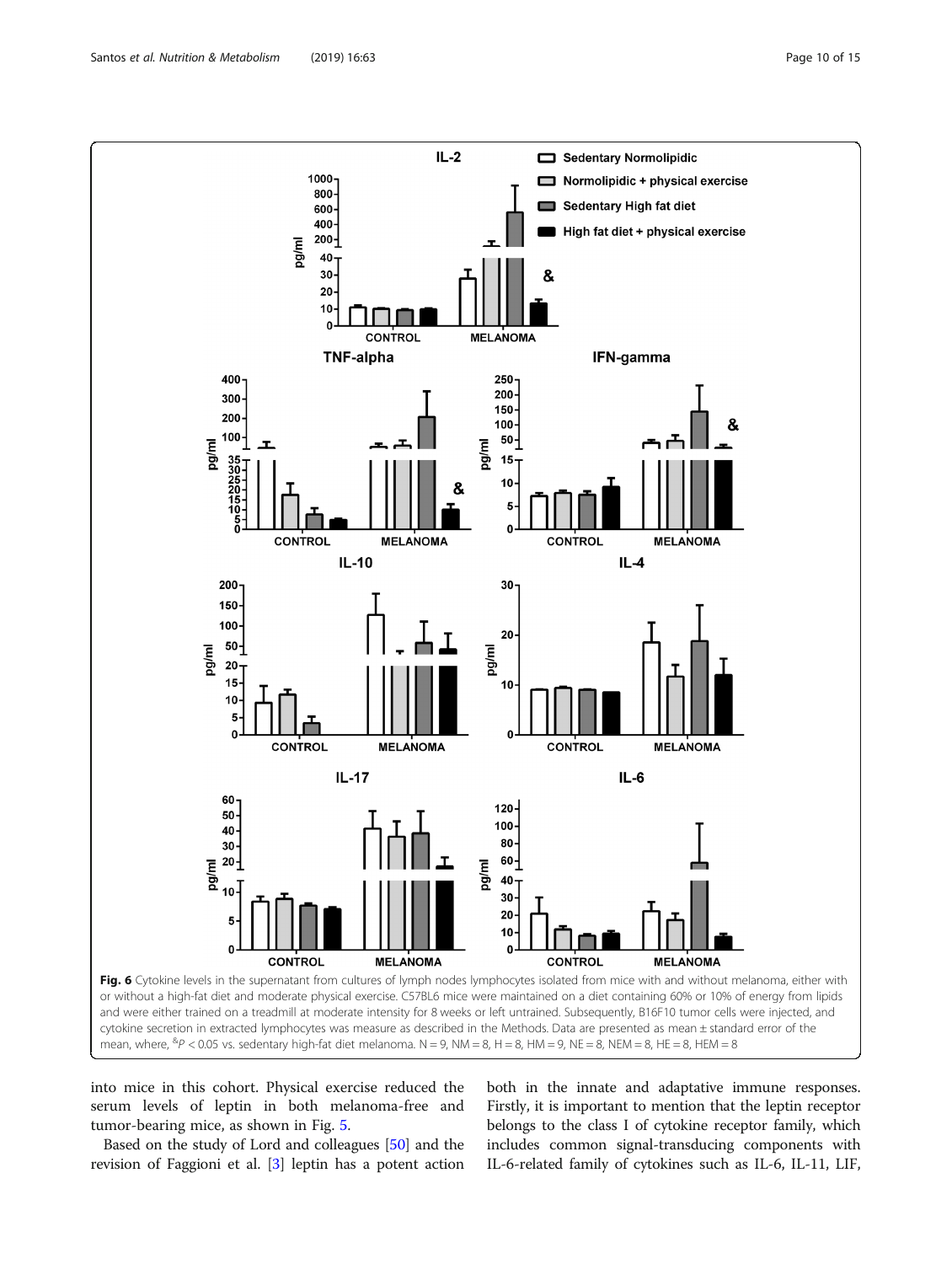CNTF, and oncostatin M. In special, it has been demonstrated that the leptin action on lymphocytes includes: 1) enhance in the proliferative response of human peripheral blood lymphocytes by acting on naive T lymphocytes; 2) increase in the expression of activation markers CD69, CD25, and CD71 in CD4+ and CD8+ cells; 3) regulation of cytokine production by T lymphocytes; 4) polarization of the T helper (Th) cells towards a Th1 phenotype by enhancing proliferation and IL-2 production of naive T cells; 5) raise in the IFN-gamma and decrease in the IL-4 production in memory CD4+ T cells; and 6) up-regulation of the expression of adhesion molecules, such as VLA-2 and ICAM-1, on CD4+ T cells.

More specifically, human Treg cells express leptin and its receptor (LepR), being highly expressed in freshly isolated Treg cells. It seems to be responsible for the in vitro anergic phenomena observed in this cellular subset. It was demonstrated that leptin receptor-deficient (db/db) mice display marked increase in the number and suppressive function of Treg cells. Treg lymphocytes are also associated with immunological tolerance due to their ability in inhibiting the activity of other immune cells. Changes in the percentage and function of these cells are associated with tumor progression [\[51\]](#page-14-0). In our study, we explored an important association between serum leptin levels and tumor non-infiltrated lymphocyte function based on the fact that serum levels of leptin were increased in mice fed a high-fat diet. Furthermore, we speculate that the decreased serum levels of leptin occurring with the moderate exercise program could play a role in reducing the inflammatory response in obese mice because leptin, acting via specific receptors, has been previously shown to downregulate the expansion of Treg cells, while exerting opposite effect on lymphocytes involved in inflammation [[52](#page-14-0)]. These earlier observations are consistent with the inverse effect of exercise on leptin levels and the percentage of Treg cells that we also observed in the mice lacking melanoma. Treatment with the high-fat diet led to a low percentage of Treg lymphocytes compared with that in the group fed the normolipidic diet, and exercise in the highfat group mantained the Treg value toward a similar value from that of balanced diet-fed group (Fig. [3](#page-7-0)). The significant effect of exercise on Treg concentration in the highfat fed group, however, was not observed in the tumorbearing animals (Fig. [3](#page-7-0)). Therefore, the decrease in leptin levels in exercised obese mice may suppress inflammation that would otherwise permit the occurrence of a critical initial phase of tumor development. However, future studies investigating leptin signaling in lymphocytes by using leptin receptor knockout mice will be important to evidence this relationship in melanoma models.

Mice fed a high-fat diet that participated in physical exercise training (HEM) had a low production of IL-2 and IFN-gamma (13.4 ± 2.2 and 24.0 ± 9.7 pg/mL, respectively) compared with that in the group fed the high-fat diet without exercise  $(563.3 \pm 353.2 \text{ and } 144.7 \pm 87.0 \text{ pg/mL}$ , respectively). Th1 cells, are characterized by secretion of IL-2, IFN-gamma and TNF-alpha, that are inflammatory cytokines related to recruitment of other leukocytes [[53](#page-14-0)]. The data of present study suggest that Th1 immunity, is markedly reduced in melanoma-bearing animals fed a high-fat diet and engaged with physical exercise. In regard to a possible mechanism for the exercise effect, Kawanishi et al. [[54](#page-14-0)] reported that physical exercise contributes to the inhibition of inflammation through the negative regulation of Toll-like receptor-4, and this effect could offer, at least in part, an explanation of the effect of exercise on these inflammatory cytokines.

Although Th1 immune response is associated with better antitumor response, the reduced levels of the cytokines related to this type of immune response found in the HEM group did not show impairment of the capacity of physical exercise decrease the tumor growth. Regarding the reduction of Th1 cytokines observed in HEM group, Jovicic and collaborators [\[55\]](#page-14-0) showed that C57BL/6 mice treated with high-fat diet presented higher serum levels of IL-6, IL-13 and TGF-β than the normal diet group. In addition, the chronic strenuous-exercise increased basal glucocorticoid levels as well as catecholamines levels during exercise, which could favor Th2 immune response. These results provide evidence that these stress hormones released during exercise can selectively amplify Th2 responses while suppressing Th1. In fact, Dunn et al. [[56](#page-14-0)] described tumor growth occurring in several different phases: elimination, balance, and escape. In the elimination phase, infiltrating immune cells into the tumor microenvironment play a role in immunological surveillance to identify and eliminate malignant and/or pre-malignant immunogenic cells recognized as foreign due to their transformation. In the balance phase, the immune cells continue to be effective in immune surveillance and the destruction of most malignant cells. However, there is an essentially "Darwinian" selection of tumor cells in which transformed cells become resistant to immunologic action and proliferate to form expanding tumor clones. In the escape phase, cells from these resistant clones are able to fully escape from the immune system due changes occurring in the immune system itself, involving altered cytokine levels and changes in specific T-cell ratios. In our study, the phase of melanoma tumor is characterized by an inflammatory status that is typical of the escape phase and tumor progression. Therefore, the decrease of inflammatory cells and mediators may be beneficial to a slowly tumor growth. This effect was promoted by physical exercise.

Furthermore, in relation to the findings that exercisetraining was able to reduce the tumor growth in HEM group, Hojman and collaborators [\[57](#page-14-0)] reported that the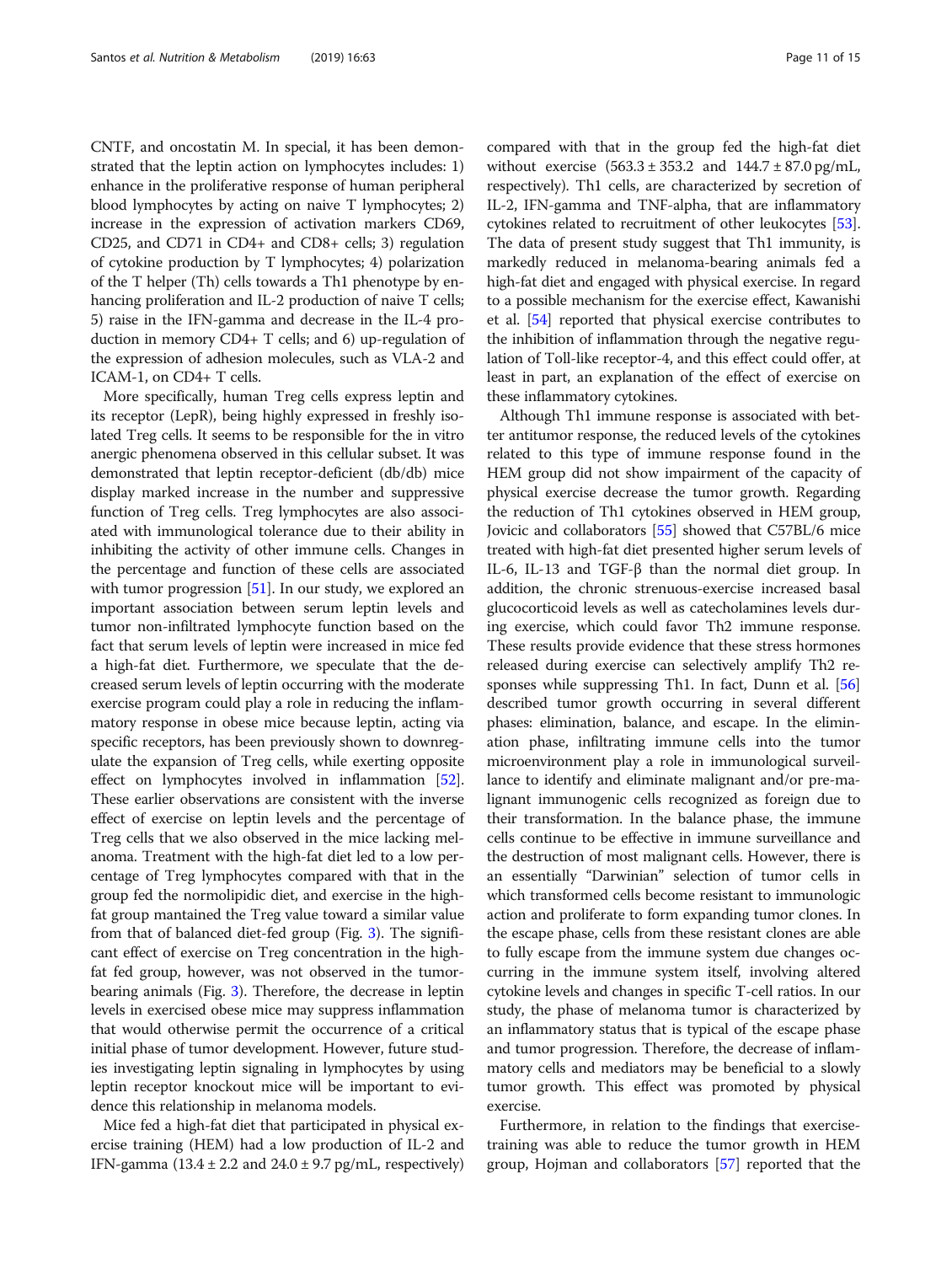control of cancer progression can be achieved by exercise training through direct effects on tumor intrinsic factors (growth rate, metastasis, tumor metabolism, and immunogenicity), or by regulating tumor growth through interplay with systemic factors, among other effects. By the way, intratumoral signaling networks are highly modifiable and modulated by numerous extrinsic factors which can be affected by exercise, such as increase in blood flow, shear stress, pH regulation, heat production, and sympathetic activation and endocrine effects (for instance, stress hormones, myokines, and circulating exosomes).

In this respect, in 2016, Pedersen and collaborators [\[42](#page-14-0)] showed that voluntary wheel running was able to decrease tumor growth through an exercise-dependent mobilization and redistribution of cytotoxic immune cells, as CD8+ and natural killer (NK) cells. These mobilization and redistribution of the immune cells occurs through mechanisms involving blood-flow-induced shear stress and adrenergic signaling [[58](#page-14-0)]. In addition, the marked exercise-mediated suppression of tumor growth, could be attributed to the elevation of the levels of immune-attractant chemokines and NK cell-activating receptor ligands in the tumor microenviroment that associated with the increased epinephrine levels leads to mobilization of NK cells. Furthermore, another exercise-related physical factor, as increased body temperature can be also able to increase immune cell trafficking and function [\[59](#page-14-0)], since that hyperthermia can control and delay tumor growth through enhancement of intratumoral NK cell infiltration [[60](#page-14-0), [61](#page-14-0)]. These effects can be attributed to the fact that increased body temperature enhances immune cell trafficking by increasing the diameter of the intratumoral blood vessels. In addition to this physical effect, increased body temperature modifies the tumor vasculature by inducing IL-6 trans signaling, making the vasculature more permissible for cytotoxic T cell trafficking into the tumors [[61](#page-14-0)].

An increase in the overall lymphocyte proliferation was observed in the melanoma-bearing animals on an exercise regimen in both the normolipidic [\[62\]](#page-14-0) and high-fat groups (Fig. [4\)](#page-8-0). This result was the opposite of that observed in the tumor-free animals, in which exercise significantly reduced the lymphocyte proliferation in the normolipidic group (N). In addition, lymphocyte production was significantly reduced in the sedentary high-fat diet-fed group (H) compared with that in the sedentary normolipidic (N) group, and the reduction in proliferation in the high-fat diet-fed group was not affected by the moderate exercise regimen (Fig. [4](#page-8-0)). In our study, differential effects of the high-fat diet and exercise regimen on various lymphocyte subsets (e.g., B vs. T; cytotoxic T vs. Treg) could account for the complex pattern of lymphocyte proliferation. One possibility is that the increase in lymphocyte proliferation with exercise in the tumor-bearing animals reflects an increased number of effector T lymphocytes, as T-cells reactive with tumor antigens undergo clonal expansion, but changes in other lymphocyte subpopulations contribute to the increased lymphocyte proliferation. Thus, future studies must be conducted to evaluate the effect of diet and exercise on specific T-cell types affecting tumor progression, because tumor growth is directly modulated by the function of CD4+ cells controlling tumor tolerance and by inflammatory cells augmenting tumor growth [[63](#page-14-0), [64\]](#page-14-0).

In contrast with the results of proliferation, the release of IL-2 was decreased by physical exercise. It is worth to clarify that in the lymphocyte proliferation assay, cells were stimulated with ConA, a well-known mitogen agent, where the influence of IL-2 in T cell proliferation in this situation is minimized. In addition, it is also important to mention that in the assessment of cytokine production by lymphocytes in vitro, we used other agents as PMA and ionomicin. PMA activates protein kinase C, while ionomycin is a calcium ionophore; and stimulation with these compounds bypasses the T cell membrane receptor complex and leads to activation of several intracellular signaling pathways, resulting in T cell activation and production of a variety of cytokines, as well IL-2. Therefore, there are other important mediators that may influence T cell proliferation in the condition studied. In our model, we suppose that IL-2 is more involved with Th cell differentiation and less with proliferation. In fact, it has been demonstrated that exercise training increases lymphocyte proliferative response in cells from patients with chronic obstructive pulmonary disease [[65\]](#page-14-0). One interesting study of Hutnick et al. [[66](#page-14-0)] also showed that breast cancer patients submitted to moderate exercise following chemotherapy presented an elevated level of lymphocyte proliferation when cells were stimulated with ConA, without alterations of cytokine secretion. These results corroborate the findings reported in our study indicating that there are other factors modulated by physical exercise that may improve lymphocyte response in different tumor models.

Specific mechanisms that could transduce the observed effects of diet and/or exercise include T-cell suppression by inhibitors released by the tumor and the recruitment of T lymphocytes to the tumor site, which could inhibit actions of other leukocytes secreting protumorigenic cytokines [\[67](#page-14-0), [68\]](#page-14-0). Zaidi et al. [\[69](#page-14-0)] reported that IFN-gamma plays a crucial role in melanoma growth in neonatal mice exposed to UV radiation. In that study, the inhibition of IFN-gamma promoted a decrease in the inflammatory response associated with melanoma development. The decrease in lymphocyte IFN-gamma production promoted by physical exercise in obese mice suggests that blockage of this cytokine secretion caused by exercise plays a role in reducing tumor growth rate.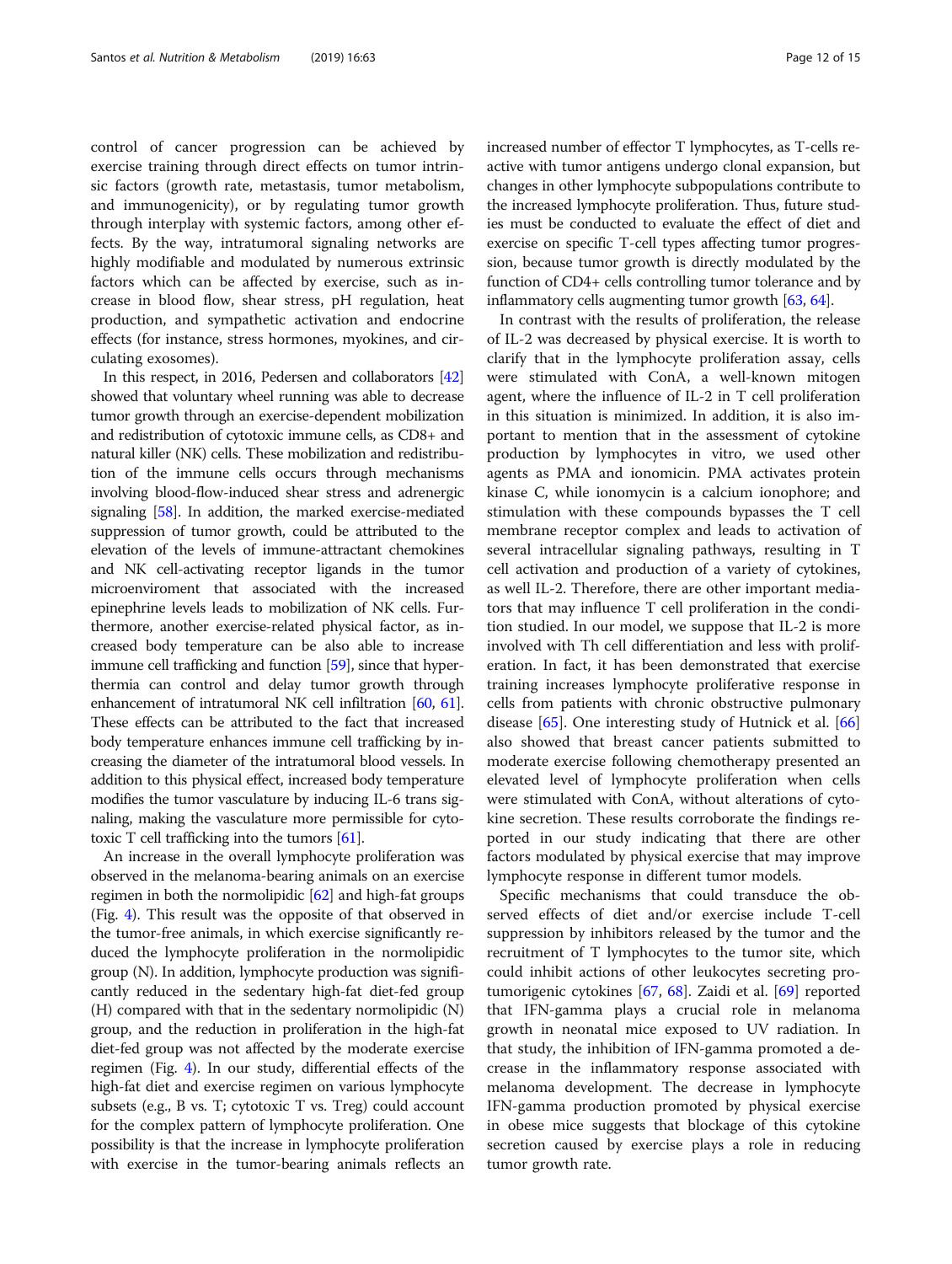![](_page_12_Figure_2.jpeg)

Tumor development is involved with some signaling pathways of the inflammatory response, such as the activation of transcription factors, including STAT3 and NF-kB, which are activated by growth factors [\[14](#page-13-0)]. IL-6, epithelial growth factor and vascular endothelial growth factor activate STAT3, thereby promoting increased expression of the anti-apoptotic Bcl-xL protein, which induces tumor cell survival, and preventing the synthesis of cytokines and growth factors that prevent the maturation of dendritic cells and decrease the recruitment capacity of CD8+ and NK cells.

Among the signaling pathways of inflammation that intersect between physical exercise training and the different stages of cancer, we can highlight the effects of physical exercise on the inflammatory response mediated by cytokines. The major cytokines already studied are IL-6 and IL10, IFN-alpha and gamma, and TNF-alpha. IL-6 may be increased by acute physical exercise but the intensity and duration may influence it concentration. However, IFN-gamma and TNF-alpha are decreased as a chronic adaptation to training [[70](#page-14-0), [71](#page-14-0)]. It is known that physical exercise activates the neuroendocrine system, releasing the corticotropin-releasing factor (CRH) and adrenaline by the sympathetic neurons and leading to the activation of the neuroendocrine system and the neuroendocrine axis [[72\]](#page-14-0). The cytokines IL-10 and IL-4, produced by Th2 lymphocytes, are stimulated by glucocorticoids; this may be a form of protection against excessive production of proinflammatory cytokines [\[73](#page-14-0)]. This regulation corroborates the results observed in our study, which was characterized by the decrease in cytokine production by Th1 lymphocytes with inflammatory characteristics in the HEM animals in relation to the HM animals, evidencing a possible action of exercise on the modulation of the immunoinflammatory and neuroendocrine axes.

It is essential to highlight that this is the first study to investigate the effect of moderate physical exercise on tumor non-infiltrated lymphocytes in melanoma condition. The investigation of these cells are extremely important in clinical aspects due to the fact that understanding mechanisms to promote improvement in the lymphocyte function may lead to a better response to cancer treatments, including chemotherapy as demonstrated by Hutnick et al. [\[66](#page-14-0)].

# Conclusions

In conclusion, a high-fat diet not only induced obesity but also favored melanoma growth. When the high-fat dietfed animals were concomitantly submitted to a regimen of moderate physical exercise, melanoma growth was significantly reduced. Other important changes with exercise in high-fat diet-fed animals bearing tumors were increased and tumor non-infiltrated lymphocytes proliferation, decreased serum levels of leptin, and decreased production of cytokines involved in the Th1 response, which would suggest a decrease in chronic inflammation that accompanies both obesity and tumor development. The decreased Th1 response might play a major role in decreasing tumor volume and tumor weight. The results of the present study support the hypothesis that altering function of tumor non-infiltrated lymphocytes via exercise-related mechanisms can slow melanoma progression, indicating that the incorporation of a regular practice of moderate-intensity exercises can be a potential strategy for current therapeutic regimens in treating advanced melanoma. A summary of the results is reported in Fig. 7.

#### Abbreviations

Bcl-xL: B-cell lymphoma-extra-large; BrdU: Bromodeoxyuridine; BSA: Bovine serum albumin; CRH: Corticotropin-releasing factor; EDTA: Ethylene-Diamine-Tetra-Acetic acid; FBS: Fetal bovine serum; H: High-fat control; HE: High-fat control + physical exercise; HEM: High-fat melanoma + physical exercise;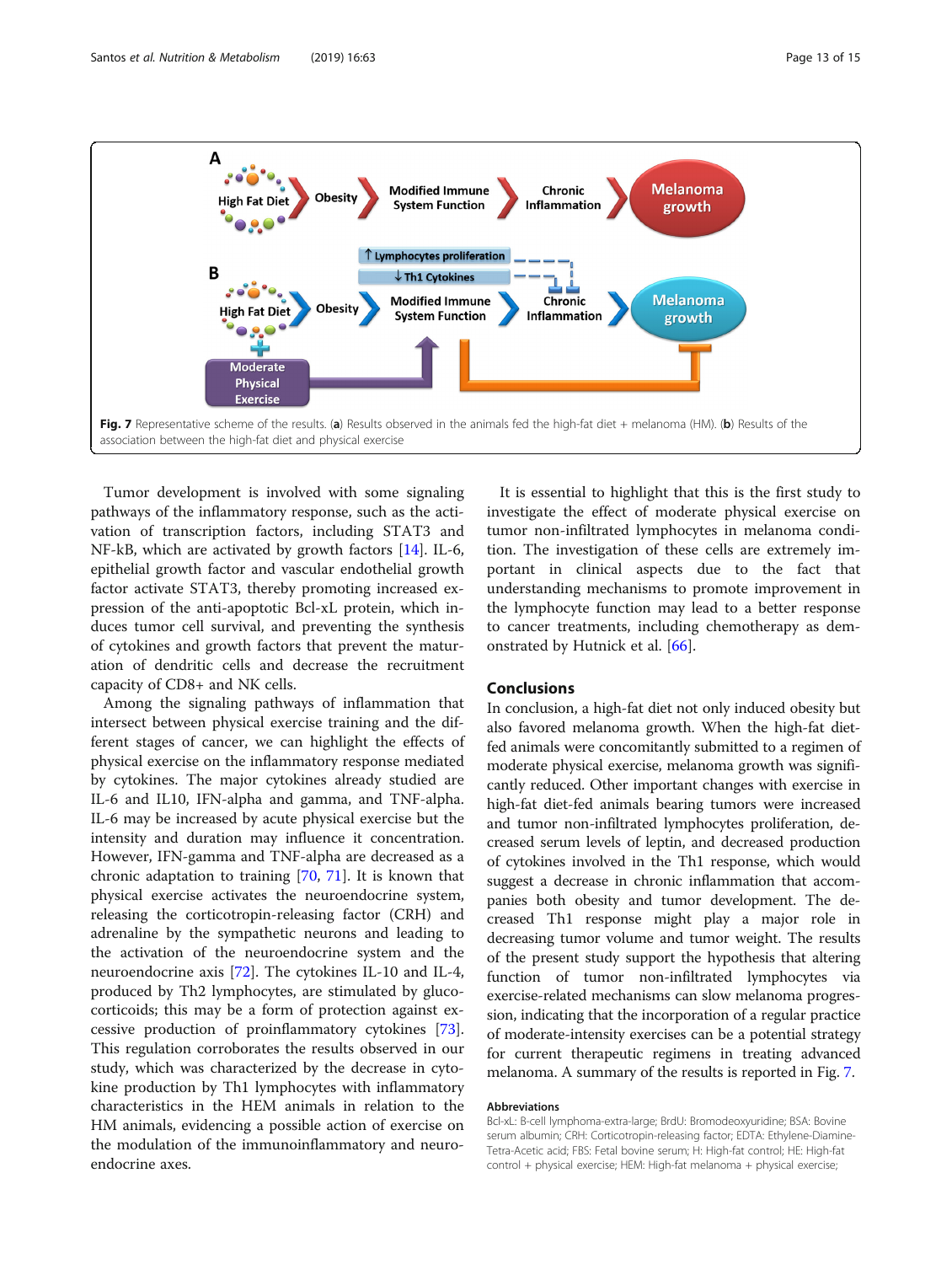<span id="page-13-0"></span>HM: High-fat + melanoma; IL: Interleukin; N: Normolipidic control; NE: Normolipidic control + physical exercise; NEM: Normolipidic melanoma + physical exercise; NF: Nuclear factor; NK: Natural killer cells; NM: Normolipidic + melanoma; PBS: Phosphate-buffered saline; PD-1: Cell death protein 1; PMA: Phorbol myristate acetate; ROS: Reactive oxygen species; STAT: Signal transducers and activators of transcription; Th: T helper cell; TNF: Tumor necrosis factor; Treg: T-regulatory cell

#### Acknowledgements

We would like to thank Paula Bresciani Martins Andrade and Rebeca dos Passos Costa for their technical assistance. We are grateful to Professor José Daniel Lopes (in memoriam) for B16F10 cell donation.

#### Author contributions

CMM, RG, ALLB, SMH, and TCPC designed the study; CMM, ALLB, VLSD, LCS, TG, MEPP, HHOA, ACLP, LNM, ARM, and GM performed the experiments; CMM and RG analyzed the data; CMM, TCPC, DFS, and RC prepared the manuscript. All authors have read and approved the final version of this manuscript.

# Funding

This study was supported by Cruzeiro do Sul University, São Paulo Research Foundation (FAPESP), Coordination for the Improvement of Higher Level Personnel (CAPES), National Council for Scientific and Technological Development (CNPq).

#### Availability of data and materials

The datasets used during the present study are available from the corresponding author upon request.

#### Ethics approval

All experiments were approved by the Ethics Committee for Animal Experimentation of the Cruzeiro do Sul University and conducted according to experimental protocols approved in Brazil (Ethics Committee for Animal Experimentation 001/2014).

#### Consent for publication

Not applicable.

# Competing interests

There are no competing interests.

#### Author details

<sup>1</sup>Interdisciplinary Post-graduate Program in Health Sciences, Cruzeiro do Sul University, Rua Galvão Bueno, 868, CEP: 01506 000, Liberdade, São Paulo, Brazil. <sup>2</sup>Department of Otorrhynolaringology, Federal University of São Paulo, São Paulo, Brazil. <sup>3</sup> Brazilian Institute of Teaching and Research in Pulmonary and Exercise Immunology (IBEPIPE), São Paulo, Brazil. <sup>4</sup>Department of Physiology and Biophysics, Institute of Biomedical Sciences, University of São Paulo, Av. Prof. Lineu Prestes, 1374, CEP: 05508-900, Butanta, São Paulo, Brazil. 5 Department of Medicine, Uniformed Services University of Health Sciences, 4301 Jones Bridge Road, Bethesda, MD, USA.

# Received: 29 April 2019 Accepted: 6 September 2019 Published online: 12 September 2019

#### References

- 1. Friedenreich CM, Orenstein MR. Physical activity and cancer prevention: etiologic evidence and biological mechanisms. J Nutr. 2002;132:3456S–64S.
- 2. Greenwald P, Clifford CK, Milner JA. Diet and cancer prevention. Eur J Cancer. 2001;37:948–65.
- 3. Faggioni R, Feingold KR, Grunfeld C. Leptin regulation of the immune response and the immunodeficiency of malnutrition. FASEB J. 2001;15:2565–71.
- 4. Gogas H, Trakatelli M, Dessypris N, Terzidis A, Katsambas A, Chrousos GP, Petridou ET. Melanoma risk in association with serum leptin levels and lifestyle parameters: a case-control study. Ann Oncol. 2008;19:384–9.
- 5. Oda A, Taniguchi T, Yokoyama M. Leptin stimulates rat aortic smooth muscle cell proliferation and migration. Kobe J Med Sci. 2001;47:141–50.
- 6. Galgani M, Procaccini C, De Rosa V, Carbone F, Chieffi P, La Cava A, Matarese G. Leptin modulates the survival of autoreactive CD4+ T cells

through the nutrient/energy-sensing mammalian target of rapamycin signaling pathway. J Immunol. 185:7474–9.

- 7. Lambert JD, Elias RJ. The antioxidant and pro-oxidant activities of green tea polyphenols: a role in cancer prevention. Arch Biochem Biophys. 501:65–72.
- 8. de Aquino MT, Malhotra A, Mishra MK, Shanker A. Challenges and future perspectives of T cell immunotherapy in cancer. Immunol Lett. 166:117–33.
- 9. Ghigliotti G, Barisione C, Garibaldi S, Fabbi P, Brunelli C, Spallarossa P, Altieri P, Rosa G, Spinella G, Palombo D, et al. Adipose tissue immune response: novel triggers and consequences for chronic inflammatory conditions. Inflammation. 37:1337–53.
- 10. Bilski J, Brzozowski B, Mazur-Bialy A, Sliwowski Z, Brzozowski T. The role of physical exercise in inflammatory bowel disease. Biomed Res Int. 2014;429031.
- 11. Davis HR Jr, Mullins DE, Pines JM, Hoos LM, France CF, Compton DS, Graziano MP, Sybertz EJ, Strader CD, Van Heek M. Effect of chronic central administration of glucagon-like peptide-1 (7-36) amide on food consumption and body weight in normal and obese rats. Obes Res. 1998;6:147–56.
- 12. Jonsdottir IH, Hoffmann P. The significance of intensity and duration of exercise on natural immunity in rats. Med Sci Sports Exerc. 2000;32:1908–12.
- 13. Curran MA, Montalvo W, Yagita H, Allison JP. PD-1 and CTLA-4 combination blockade expands infiltrating T cells and reduces regulatory T and myeloid cells within B16 melanoma tumors. Proc Natl Acad Sci U S A. 107:4275–80.
- 14. Berasain C, Castillo J, Perugorria MJ, Latasa MU, Prieto J, Avila MA. Inflammation and liver cancer: new molecular links. Ann N Y Acad Sci. 2009;1155:206–21.
- 15. Chen CH, Lee HS, Huang GT, Yang PM, Yu WY, Cheng KC, Lee PH, Jeng YM, Chen DS, Sheu JC. Phenotypic analysis of tumor-infiltrating lymphocytes in hepatocellular carcinoma. Hepatogastroenterology. 2007;54:1529–33.
- 16. Speretta GF, Silva AA, Vendramini RC, Zanesco A, Delbin MA, Menani JV, Bassi M, Colombari E, Colombari DS. Resistance training prevents the cardiovascular changes caused by high-fat diet. Life Sci. 146:154–62.
- 17. Pereira B, Rosa LF, Safi DA, Bechara EJ, Curi R. Hormonal regulation of superoxide dismutase, catalase, and glutathione peroxidase activities in rat macrophages. Biochem Pharmacol. 1995;50:2093–8.
- 18. Bacurau RF, Belmonte MA, Seelaender MC, Costa Rosa LF. Effect of a moderate intensity exercise training protocol on the metabolism of macrophages and lymphocytes of tumour-bearing rats. Cell Biochem Funct. 2000;18:249–58.
- 19. Momesso dos Santos CM, Sato FT, Cury-Boaventura MF, Guirado-Rodrigues SH, Cacula KG, Goncalves Santos CC, Hatanaka E, de Oliveira HH, Santos VC, Murata G, et al. Effect of regular circus physical exercises on lymphocytes in overweight children. PLoS One. 2015;10:e0120262.
- 20. SEER Cancer Statistics Factsheets: Melanoma of the Skin. [[http://seer.cancer.](http://seer.cancer.gov/statfacts/html/melan.html) [gov/statfacts/html/melan.html](http://seer.cancer.gov/statfacts/html/melan.html)].
- 21. Brandner JM, Haass NK. Melanoma's connections to the tumour microenvironment. Pathology. 45:443–52.
- 22. Mantovani A. The yin-yang of tumor-associated neutrophils. Cancer Cell. 2009;16:173–4.
- 23. Hanahan D, Weinberg RA. Hallmarks of cancer: the next generation. Cell. 144:646–74.
- 24. Kranendonk ME, van Herwaarden JA, Stupkova T, de Jager W, Vink A, Moll FL, Kalkhoven E, Visseren FL. Inflammatory characteristics of distinct abdominal adipose tissue depots relate differently to metabolic risk factors for cardiovascular disease: distinct fat depots and vascular risk factors. Atherosclerosis. 2015;239:419–27.
- 25. Voltarelli FA, Frajacomo FT, Padilha CS, Testa MTJ, Cella PS, Ribeiro DF, de Oliveira DX, Veronez LC, Bisson GS, Moura FA, Deminice R. Syngeneic B16F10 melanoma causes Cachexia and impaired skeletal muscle strength and locomotor activity in mice. Front Physiol. 2017;8:715.
- 26. Bachi AL, Dos Santos LC, Nonogaki S, Jancar S, Jasiulionis MG. Apoptotic cells contribute to melanoma progression and this effect is partially mediated by the platelet-activating factor receptor. Mediat Inflamm. 2012; 2012:610371.
- 27. Bachi AL, Kim FJ, Nonogaki S, Carneiro CR, Lopes JD, Jasiulionis MG, Correa M. Leukotriene B4 creates a favorable microenvironment for murine melanoma growth. Mol Cancer Res. 2009;7:1417–24.
- 28. Correa M, Machado J Jr, Carneiro CR, Pesquero JB, Bader M, Travassos LR, Chammas R, Jasiulionis MG. Transient inflammatory response induced by apoptotic cells is an important mediator of melanoma cell engraftment and growth. Int J Cancer. 2005;114:356–63.